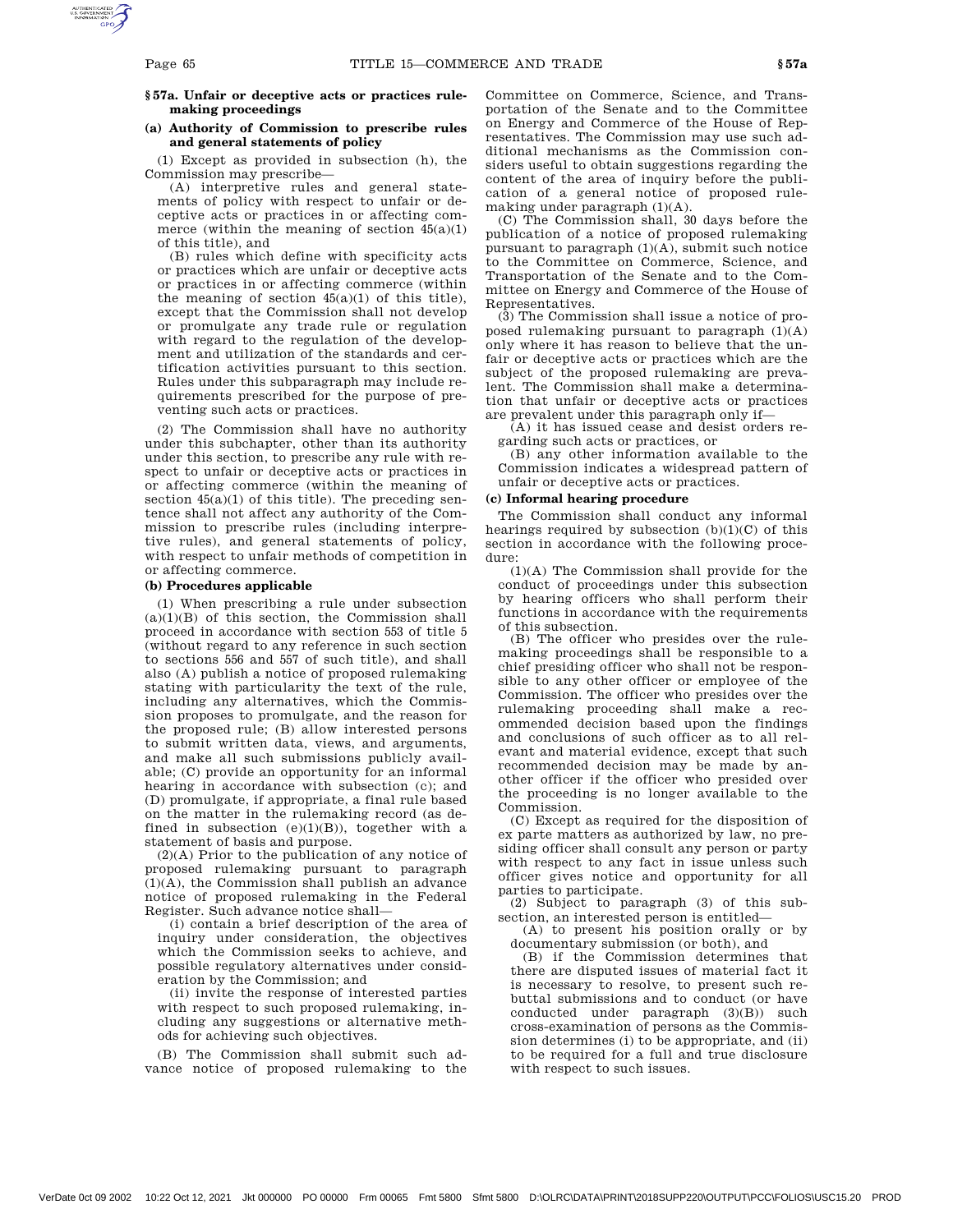(3) The Commission may prescribe such rules and make such rulings concerning proceedings in such hearings as may tend to avoid unnecessary costs or delay. Such rules or rulings may include (A) imposition of reasonable time limits on each interested person's oral presentations, and (B) requirements that any crossexamination to which a person may be entitled under paragraph (2) be conducted by the Commission on behalf of that person in such manner as the Commission determines (i) to be appropriate, and (ii) to be required for a full and true disclosure with respect to disputed issues of material fact.

(4)(A) Except as provided in subparagraph (B), if a group of persons each of whom under paragraphs (2) and (3) would be entitled to conduct (or have conducted) cross-examination and who are determined by the Commission to have the same or similar interests in the proceeding cannot agree upon a single representative of such interests for purposes of cross-examination, the Commission may make rules and rulings (i) limiting the representation of such interest, for such purposes, and (ii) governing the manner in which such cross-examination shall be limited.

(B) When any person who is a member of a group with respect to which the Commission has made a determination under subparagraph (A) is unable to agree upon group representation with the other members of the group, then such person shall not be denied under the authority of subparagraph (A) the opportunity to conduct (or have conducted) cross-examination as to issues affecting his particular interests if (i) he satisfies the Commission that he has made a reasonable and good faith effort to reach agreement upon group representation with the other members of the group and (ii) the Commission determines that there are substantial and relevant issues which are not adequately presented by the group representative.

(5) A verbatim transcript shall be taken of any oral presentation, and cross-examination, in an informal hearing to which this subsection applies. Such transcript shall be available to the public.

# **(d) Statement of basis and purpose accom**panying rule; "Commission" defined; judicial **review of amendment or repeal of rule; violation of rule**

(1) The Commission's statement of basis and purpose to accompany a rule promulgated under subsection  $(a)(1)(B)$  shall include  $(A)$  a statement as to the prevalence of the acts or practices treated by the rule; (B) a statement as to the manner and context in which such acts or practices are unfair or deceptive; and (C) a statement as to the economic effect of the rule, taking into account the effect on small business and consumers.

(2)(A) The term ''Commission'' as used in this subsection and subsections (b) and (c) includes any person authorized to act in behalf of the Commission in any part of the rulemaking proceeding.

(B) A substantive amendment to, or repeal of, a rule promulgated under subsection  $(a)(1)(B)$  shall be prescribed, and subject to judicial review, in the same manner as a rule prescribed under such subsection. An exemption under subsection (g) shall not be treated as an amendment or repeal of a rule.

(3) When any rule under subsection  $(a)(1)(B)$ takes effect a subsequent violation thereof shall constitute an unfair or deceptive act or practice in violation of section  $45(a)(1)$  of this title, unless the Commission otherwise expressly provides in such rule.

# **(e) Judicial review; petition; jurisdiction and venue; rulemaking record; additional submissions and presentations; scope of review and relief; review by Supreme Court; additional remedies**

(1)(A) Not later than 60 days after a rule is promulgated under subsection  $(a)(1)(B)$  by the Commission, any interested person (including a consumer or consumer organization) may file a petition, in the United States Court of Appeals for the District of Columbia circuit or for the circuit in which such person resides or has his principal place of business, for judicial review of such rule. Copies of the petition shall be forthwith transmitted by the clerk of the court to the Commission or other officer designated by it for that purpose. The provisions of section 2112 of title 28 shall apply to the filing of the rulemaking record of proceedings on which the Commission based its rule and to the transfer of proceedings in the courts of appeals.

(B) For purposes of this section, the term ''rulemaking record'' means the rule, its statement of basis and purpose, the transcript required by subsection  $(c)(5)$ , any written submissions, and any other information which the Commission considers relevant to such rule.

(2) If the petitioner or the Commission applies to the court for leave to make additional oral submissions or written presentations and shows to the satisfaction of the court that such submissions and presentations would be material and that there were reasonable grounds for the submissions and failure to make such submissions and presentations in the proceeding before the Commission, the court may order the Commission to provide additional opportunity to make such submissions and presentations. The Commission may modify or set aside its rule or make a new rule by reason of the additional submissions and presentations and shall file such modified or new rule, and the rule's statement of basis of  $1$  purpose, with the return of such submissions and presentations. The court shall thereafter review such new or modified rule.

(3) Upon the filing of the petition under paragraph (1) of this subsection, the court shall have jurisdiction to review the rule in accordance with chapter 7 of title 5 and to grant appropriate relief, including interim relief, as provided in such chapter. The court shall hold unlawful and set aside the rule on any ground specified in subparagraphs  $(A)$ ,  $(B)$ ,  $(C)$ ,  $or$   $(D)$  of section 706 $(2)$ of title 5 (taking due account of the rule of prejudicial error), or if—

(A) the court finds that the Commission's action is not supported by substantial evi-

<sup>1</sup>So in original. Probably should be ''and''.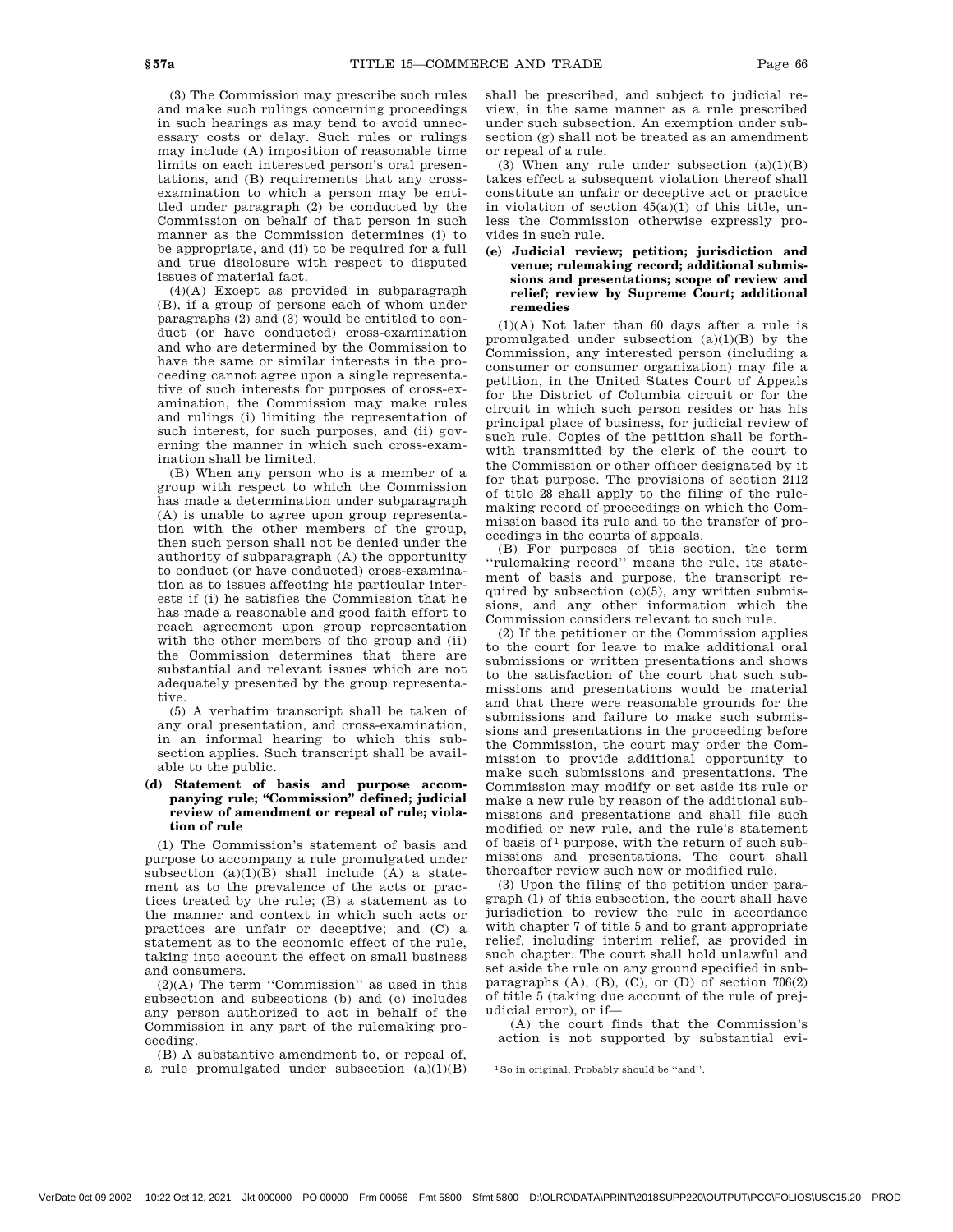dence in the rulemaking record (as defined in paragraph (1)(B) of this subsection) taken as a whole, or

(B) the court finds that—

(i) a Commission determination under subsection (c) that the petitioner is not entitled to conduct cross-examination or make rebuttal submissions, or

(ii) a Commission rule or ruling under subsection (c) limiting the petitioner's cross-examination or rebuttal submissions,

has precluded disclosure of disputed material facts which was necessary for fair determination by the Commission of the rulemaking proceeding taken as a whole.

The term ''evidence'', as used in this paragraph, means any matter in the rulemaking record.

(4) The judgment of the court affirming or setting aside, in whole or in part, any such rule shall be final, subject to review by the Supreme Court of the United States upon certiorari or certification, as provided in section 1254 of title 28.

(5)(A) Remedies under the preceding paragraphs of this subsection are in addition to and not in lieu of any other remedies provided by law.

(B) The United States Courts of Appeal shall have exclusive jurisdiction of any action to obtain judicial review (other than in an enforcement proceeding) of a rule prescribed under subsection  $(a)(1)(B)$ , if any district court of the United States would have had jurisdiction of such action but for this subparagraph. Any such action shall be brought in the United States Court of Appeals for the District of Columbia circuit, or for any circuit which includes a judicial district in which the action could have been brought but for this subparagraph.

(C) A determination, rule, or ruling of the Commission described in paragraph (3)(B)(i) or (ii) may be reviewed only in a proceeding under this subsection and only in accordance with paragraph (3)(B). Section 706(2)(E) of title 5 shall not apply to any rule promulgated under subsection  $(a)(1)(B)$ . The contents and adequacy of any statement required by subsection  $(b)(1)(D)$ shall not be subject to judicial review in any respect.

# **(f) Definitions of banks, savings and loan institutions, and Federal credit unions**

(1) Repealed. Pub. L. 111–203, title X, §1092(2), July 21, 2010, 124 Stat. 2095

(2) DEFINITION.—For purposes of this subchapter, the term ''bank'' means—

(A) national banks and Federal branches and Federal agencies of foreign banks;

(B) member banks of the Federal Reserve System (other than national banks), branches and agencies of foreign banks (other than Federal branches, Federal agencies, and insured State branches of foreign banks), commercial lending companies owned or controlled by foreign banks, and organizations operating under section 25 or 25A of the Federal Reserve Act [12 U.S.C. 601 et seq., 611 et seq.]; and

(C) banks insured by the Federal Deposit Insurance Corporation (other than banks referred to in subparagraph  $(A)$  or  $(B)$  and insured State branches of foreign banks.

(3) For purposes of this subchapter, the term ''savings and loan institution'' has the same meaning as in section 1813 of title 12.

(4) For purposes of this subchapter, the term ''Federal credit union'' has the same meaning as in sections 1766 and 1786 of title 12.

The terms used in this paragraph<sup>2</sup> that are not defined in this subchapter or otherwise defined in section 1813(s) of title 12 shall have the meaning given to them in section 3101 of title 12.

# **(g) Exemptions and stays from application of rules; procedures**

(1) Any person to whom a rule under subsection  $(a)(1)(B)$  of this section applies may petition the Commission for an exemption from such rule.

(2) If, on its own motion or on the basis of a petition under paragraph (1), the Commission finds that the application of a rule prescribed under subsection  $(a)(1)(B)$  to any person or class or 3 persons is not necessary to prevent the unfair or deceptive act or practice to which the rule relates, the Commission may exempt such person or class from all or part of such rule. Section 553 of title 5 shall apply to action under this paragraph.

(3) Neither the pendency of a proceeding under this subsection respecting an exemption from a rule, nor the pendency of judicial proceedings to review the Commission's action or failure to act under this subsection, shall stay the applicability of such rule under subsection  $(a)(1)(B)$ .

## **(h) Restriction on rulemaking authority of Commission respecting children's advertising proceedings pending on May 28, 1980**

The Commission shall not have any authority to promulgate any rule in the children's advertising proceeding pending on May 28, 1980, or in any substantially similar proceeding on the basis of a determination by the Commission that such advertising constitutes an unfair act or practice in or affecting commerce.

# **(i) Meetings with outside parties**

(1) For purposes of this subsection, the term "outside party" means any person other than (A) a Commissioner; (B) an officer or employee of the Commission; or (C) any person who has entered into a contract or any other agreement or arrangement with the Commission to provide any goods or services (including consulting services) to the Commission.

(2) Not later than 60 days after May 28, 1980, the Commission shall publish a proposed rule, and not later than 180 days after May 28, 1980, the Commission shall promulgate a final rule, which shall authorize the Commission or any Commissioner to meet with any outside party concerning any rulemaking proceeding of the Commission. Such rule shall provide that—

(A) notice of any such meeting shall be included in any weekly calendar prepared by the Commission; and

(B) a verbatim record or a summary of any such meeting, or of any communication relating to any such meeting, shall be kept, made available to the public, and included in the rulemaking record.

2So in original.

3So in original. Probably should be ''of''.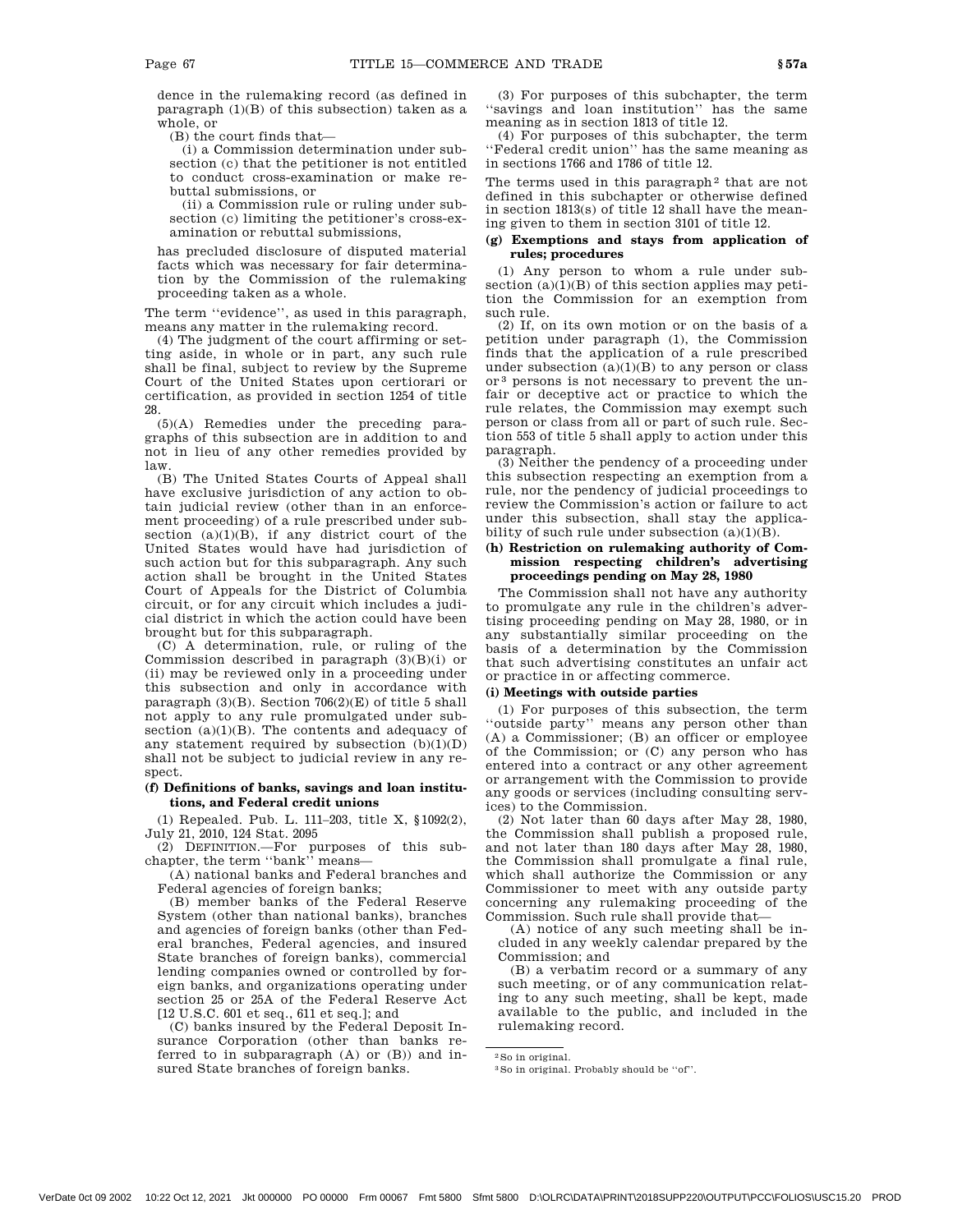# **(j) Communications by investigative personnel with staff of Commission concerning matters outside rulemaking record prohibited**

Not later than 60 days after May 28, 1980, the Commission shall publish a proposed rule, and not later than 180 days after May 28, 1980, the Commission shall promulgate a final rule, which shall prohibit any officer, employee, or agent of the Commission with any investigative responsibility or other responsibility relating to any rulemaking proceeding within any operating bureau of the Commission, from communicating or causing to be communicated to any Commissioner or to the personal staff of any Commissioner any fact which is relevant to the merits of such proceeding and which is not on the rulemaking record of such proceeding, unless such communication is made available to the public and is included in the rulemaking record. The provisions of this subsection shall not apply to any communication to the extent such communication is required for the disposition of ex parte matters as authorized by law.

(Sept. 26, 1914, ch. 311, §18, as added Pub. L. 93–637, title II, §202(a), Jan. 4, 1975, 88 Stat. 2193; amended Pub. L. 96–37, §1(c), July 23, 1979, 93 Stat. 95; Pub. L. 96–221, title VI, §610(b), Mar. 31, 1980, 94 Stat. 174; Pub. L. 96–252, §§7–11(a), 12, May 28, 1980, 94 Stat. 376–379; Pub. L. 100–86, title VII, §715(c), Aug. 10, 1987, 101 Stat. 655; Pub. L. 101–73, title VII, §744(t), Aug. 9, 1989, 103 Stat. 441; Pub. L. 102–242, title II, §212(g)(2), Dec. 19, 1991, 105 Stat. 2302; Pub. L. 102–550, title XVI, §1604(a)(9), Oct. 28, 1992, 106 Stat. 4082; Pub. L. 103–312, §§3, 5, Aug. 26, 1994, 108 Stat. 1691, 1692; Pub. L. 103–437, §5(a), Nov. 2, 1994, 108 Stat. 4582; Pub. L. 109–351, title VII, §725(g), Oct. 13, 2006, 120 Stat. 2002; Pub. L. 109–356, title I, §123(g), Oct. 16, 2006, 120 Stat. 2029; Pub. L. 111–203, title X, §1092, July 21, 2010, 124 Stat. 2094.)

#### REFERENCES IN TEXT

Sections 25 and 25A of the Federal Reserve Act, referred to in subsec.  $(f)(2)(B)$ , are classified to subchapters I (§601 et seq.) and II (§611 et seq.), respectively, of chapter 6 of Title 12, Banks and Banking.

#### PRIOR PROVISIONS

A prior section 18 of act Sept. 26, 1914, ch. 311, was renumbered section 28 and is classified to section 58 of this title.

#### **AMENDMENTS**

2010—Subsec. (f). Pub. L. 111–203, §1092(1), inserted subsec. heading.

Subsec. (f)(1). Pub. L. 111–203, §1092(2), struck out par. (1) which related to prevention of unfair or deceptive acts or practices in or affecting commerce.

Subsec. (f)(2). Pub. L. 111–203, §1092(4)(A), substituted ''Definition'' for ''Enforcement'' in heading and ''For purposes of this subchapter, the term 'bank' means'' for ''Compliance with regulations prescribed under this subsection shall be enforced under section 1818 of title 12, in the case of'' in introductory provisions.

Subsec. (f)(2)(A). Pub. L. 111–203, §1092(4)(B), struck out '', by the division of consumer affairs established by the Office of the Comptroller of the Currency'' before semicolon at end.

Subsec. (f)(2)(B). Pub. L. 111–203, §1092(4)(C), substituted ''25A'' for ''25(a)'' and struck out '', by the division of consumer affairs established by the Board of Governors of the Federal Reserve System'' before ''; and''.

Subsec. (f)(2)(C). Pub. L. 111–203, §1092(4)(D), inserted ''than'' after ''other'' and struck out '', by the division of consumer affairs established by the Board of Directors of the Federal Deposit Insurance Corporation'' before period at end.

Subsec. (f)(3). Pub. L. 111–203, §1092(5), substituted ''For purposes of this subchapter, the term 'savings and loan institution' has the same meaning as in'' for ''Compliance with regulations prescribed under this subsection shall be enforced under section 1818 of title 12 with respect to savings associations as defined in''.

Subsec. (f)(4). Pub. L. 111–203, §1092(6), substituted ''For purposes of this subchapter, the term 'Federal credit union' has the same meaning as in'' for ''Compliance with regulations prescribed under this subsection shall be enforced with respect to Federal credit unions under''.

Subsec. (f)(5) to (7). Pub. L. 111–203, §1092(3), struck out pars. (5) to (7) which related to violation of regulations, authority to make rules relating to compliance, and annual report to Congress by each agency exercising authority.

2006—Subsec. (f)(2)(A), (B). Pub. L. 109–351 and Pub. L. 109–356 amended par. (2) identically, striking out '', banks operating under the code of law for the District of Columbia,'' after ''national banks'' in subpar. (A) and ''and banks operating under the code of law for the District of Columbia'' after ''(other than national

banks'' in subpar. (B). 1994—Subsec. (a)(1). Pub. L. 103–312, §3(b), substituted ''subsection (h)'' for ''subsection (i)'' in introductory provisions.

Subsec. (b)(2)(B), (C). Pub. L. 103–437 substituted ''Committee on Energy and Commerce'' for ''Committee on Interstate and Foreign Commerce''.

Subsec. (b)(3). Pub. L. 103–312, §5, added par. (3).

Subsecs. (h) to (k). Pub. L. 103–312, §3(a), redesignated subsecs. (i) to  $(k)$  as  $(h)$  to  $(j)$ , respectively, and struck out former subsec. (h) which provided for compensation for attorney fees, expert witness fees, etc., incurred in rulemaking proceedings, limitation on amount, and establishment of small business outreach program.

1992—Subsec. (f)(2)(A). Pub. L. 102–550 substituted ''division'' for "divisions"

1991—Subsec. (f). Pub. L. 102–242, §212(g)(2)(B), inserted at end ''The terms used in this paragraph that are not defined in this subchapter or otherwise defined in section 1813(s) of title 12 shall have the meaning given to them in section 3101 of title 12.''

Subsec. (f)(2). Pub. L. 102–242, §212(g)(2)(A), added par. (2) and struck out former par. (2) which read as follows: ''Compliance with regulations prescribed under this subsection shall be enforced under section 1818 of title 12, in the case of-

''(A) national banks and banks operating under the code of law for the District of Columbia, by the division of consumer affairs established by the Comptroller of the Currency;

'(B) member banks of the Federal Reserve System (other than banks referred to in subparagraph (A)) by the division of consumer affairs established by the Board of Governors of the Federal Reserve System; and

''(C) banks insured by the Federal Deposit Insurance Corporation (other than banks referred to in subparagraph  $(A)$  or  $(B)$ ), by the division of consumer affairs established by the Board of Directors of the Federal Deposit Insurance Corporation.''

1989—Subsec. (f)(3). Pub. L. 101–73 amended par. (3) generally. Prior to amendment, par. (3) read as follows: ''Compliance with regulations prescribed under this subsection shall be enforced under section 5 of the Home Owners' Loan Act of 1933 (12 U.S.C. 1464) with respect to Federal savings and loan associations, section 407 of the National Housing Act (12 U.S.C. 1730) with respect to insured institutions, and sections 6(i) and 17 of the Federal Home Loan Bank Act (12 U.S.C. 1426(i), 1437) with respect to savings and loan institutions which are members of a Federal Home Loan Bank, by a division of consumer affairs to be established by the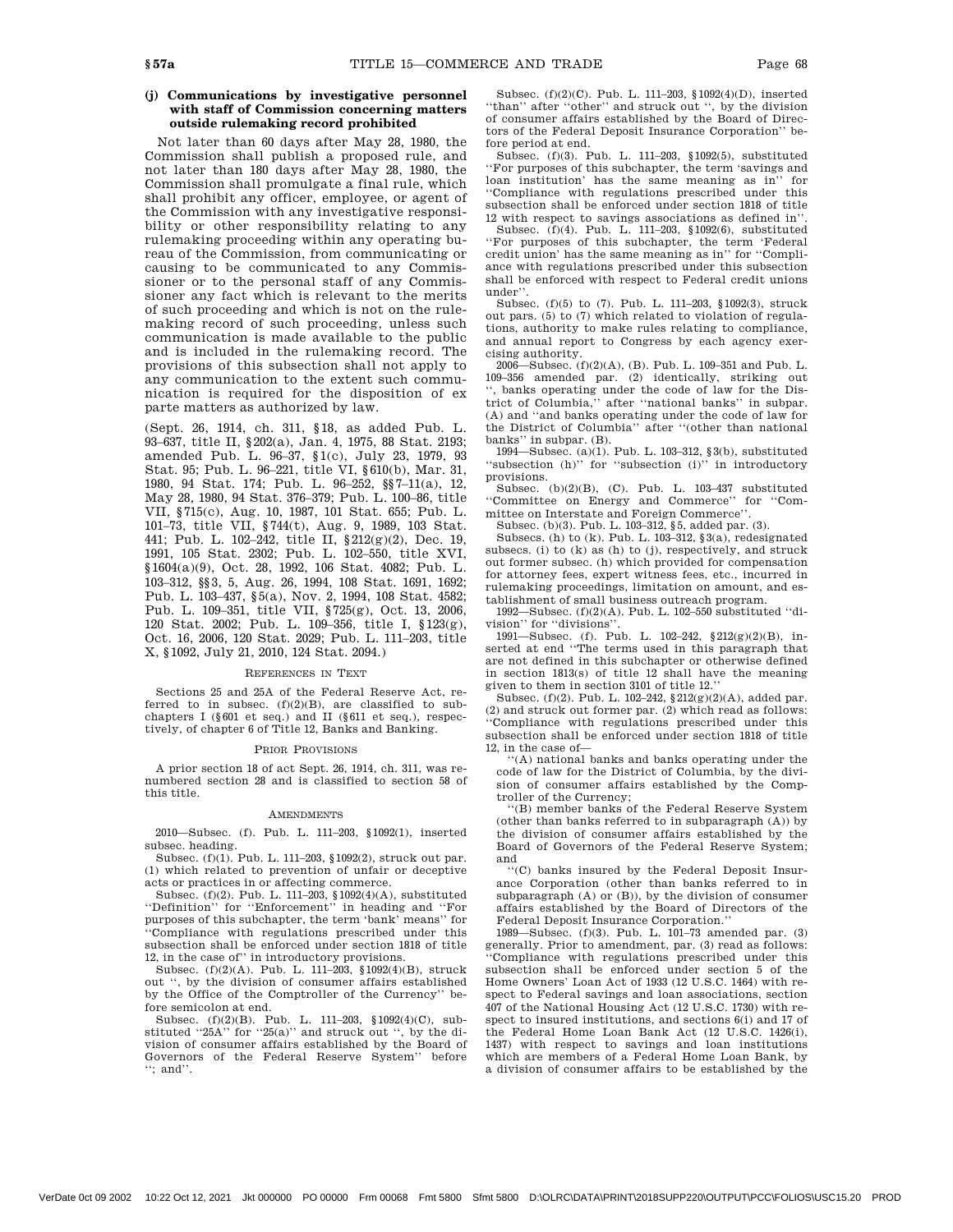Federal Home Loan Bank Board pursuant to the Federal Home Loan Bank Act.''

1987—Subsec. (f)(1). Pub. L. 100–86, §715(c)(1), (2), in second sentence inserted ''and the National Credit Union Administration Board (with respect to Federal credit unions described in paragraph (4))'' and in last sentence inserted ''or Federal credit unions described in paragraph (4),'' in two places, substituted ''any such" for "either such", and inserted ", savings and loan institutions or Federal credit unions''.

Subsec. (f)(4) to (7). Pub. L. 100–86, §715(c)(3), added par. (4) and redesignated former pars. (4) to (6) as (5) to (7), respectively. 1980—Subsec. (a)(1). Pub. L. 96–252, §§7, 11(a)(2), in

provisions preceding subpar. (A) substituted ''Except as provided in subsection (i), the'' for ''The'' and in subpar. (B) inserted '', except that the Commission shall not develop or promulgate any trade rule or regulation with regard to the regulation of the development and utilization of the standards and certification activities pursuant to this section'' after ''section 45(a)(1) of this title)''.

Subsec. (b). Pub. L. 96–252, §§8(a), 11(a)(3), designated existing provisions as par. (1) and cls. (1) to (4) thereof as subpars. (A) to (D) and, subpar. (A) thereof, inserted ''the text of the rule, including any alternatives, which the Commission proposes to promulgate, and'' after

''particularity'', and added par. (2). Subsec. (c). Pub. L. 96–252, §8(b)(1), in provisions preceding par. (1) substituted "subsection  $(b)(1)(C)$ " for 'subsection (b)(3)'

Subsec. (c)(1). Pub. L. 96-252,  $\S 9(a)(2)$ , added par. (1). Former par. (1) redesignated (2).

Subsec. (c)(2). Pub. L. 96–252,  $\S(2)(1)$ , (b)(1), redesignated former par. (1) as (2), substituted ''paragraph (3)'' for ''paragraph (2)'' and ''paragraph (3)(B)'' for ''para-

graph (2)(B)''. Former par. (2) redesignated (3). Subsec. (c)(3). Pub. L. 96–252, §9(a)(1), (b)(2), redesignated former par. (2) as (3) and substituted ''paragraph (2)'' for ''paragraph (1)''. Former par. (3) redesignated (4).

Subsec. (c)(4), (5). Pub. L. 96–252, §9(a)(1), (b)(3), redesignated former par. (3) as (4) and substituted in subpar.  $(A)$  "paragraph  $(2)$  and  $(3)$ " for "paragraphs  $(1)$  and  $(2)$ ".

Former par. (4) redesignated (5). Subsec. (e). Pub. L. 96–252, §§8(b)(2), 9(c), substituted in par.  $(1)(B)$  "subsection  $(c)(5)$ " for "subsection  $(c)(4)$ " and in par.  $(5)(C)$  "subsection  $(b)(1)(D)$ " for "subsection  $(b)(4)$ 

Subsec.  $(f)(6)$ . Pub. L. 96-221 struck out requirement that the report be made not later than every March 15.

Subsec.  $(h)(2)$ . Pub. L. 96-252, §10(b), substituted provisions reserving an amount equal to 25 percent of the amount appropriated for the payment of compensation under this subsection to be available solely for the payment of compensation to persons who either would be regulated by a proposed rule or represent persons who would be so regulated for provisions restricting the aggregate amount of compensation paid under this subsection in any fiscal year to all persons, who in rulemaking proceedings in which they receive compensation, are persons who would be regulated by the proposed rule or represent persons who would be so regulated, to an amount not in excess of 25 percent of the aggregate amount paid as compensation under this subsection.

Subsec. (h)(3). Pub. L. 96–252, §10(a), (e), temporarily added par. (3) and redesignated former par. (3) as (4). See Effective and Termination Dates of 1980 Amendments note below.

Subsec. (h)(4). Pub. L. 96–252, §10(a), (c), (e), temporarily redesignated former par. (3) as (4) and substituted ''\$750,000'' for ''\$1,000,000''. See Effective and Termination Dates of 1980 Amendments note below.

Subsec. (h)(5). Pub. L. 96–252, §10(d), (e), added par. (5) to be redesignated (4) effective Sept. 30, 1983. See Effective and Termination Dates of 1980 Amendments note below.

Subsec. (i). Pub. L. 96–252, §11(a)(1), added subsec. (i). Subsecs. (j), (k). Pub. L. 96–252, §12, added subsecs. (j) and  $(k)$ .

1979—Subsec. (f)(1). Pub. L. 96–37, §1(c)(1), inserted provisions relating to savings and loan institutions and to regulations with respect to savings and loan institutions promulgated by Federal Home Loan Bank Board.

Subsec. (f)(3) to (6). Pub. L. 96–37, §1(c)(2), added par.  $(3)$  and redesignated former pars.  $(3)$  to  $(5)$  as  $(4)$  to  $(6)$ , respectively.

## CHANGE OF NAME

Committee on Energy and Commerce of House of Representatives treated as referring to Committee on Commerce of House of Representatives by section 1(a) of Pub. L. 104–14, set out as a note preceding section 21 of Title 2, The Congress. Committee on Commerce of House of Representatives changed to Committee on Energy and Commerce of House of Representatives, and jurisdiction over matters relating to securities and exchanges and insurance generally transferred to Committee on Financial Services of House of Representatives by House Resolution No. 5, One Hundred Seventh Congress, Jan. 3, 2001.

#### EFFECTIVE DATE OF 2010 AMENDMENT

Amendment by Pub. L. 111–203 effective on the designated transfer date, see section 1100H of Pub. L. 111–203, set out as a note under section 552a of Title 5, Government Organization and Employees.

#### EFFECTIVE DATE OF 1994 AMENDMENT

Amendment by section 5 of Pub. L. 103–312 applicable only to rulemaking proceedings initiated after Aug. 26, 1994, and not to be construed to affect in any manner a rulemaking proceeding initiated before such date, see section 15(b) of Pub. L. 103–312, set out as a note under section 45 of this title.

### EFFECTIVE DATE OF 1992 AMENDMENT

Amendment by Pub. L. 102–550 effective as if included in the Federal Deposit Insurance Corporation Improvement Act of 1991, Pub. L. 102–242, as of Dec. 19, 1991, see section 1609(a) of Pub. L. 102–550, set out as a note under section 191 of this title.

#### EFFECTIVE AND TERMINATION DATES OF 1980 **AMENDMENTS**

Pub. L. 96–252, §10(e), May 28, 1980, 94 Stat. 378, provided that: ''The amendments made in subsection (a) and subsection (c) [amending this section] are repealed, effective at the end of fiscal year 1982. Effective upon such repeal, paragraph (5) of section 18(h) of the Federal Trade Commission Act [subsec. (h)(5) of this section], as added by subsection (d), is redesignated as paragraph (4) of section 18(h) of such Act.''

Pub. L. 97–377, title I, §101(d), Dec. 21, 1982, 96 Stat. 1866, 1870, provided in part that: ''Notwithstanding any other provision of law, the provisions of sections 10 [amending this section and enacting provision set out as first paragraph of this note], 11(b) [set out as a note below], 18 [set out as a note under section 57c of this title], 20 [set out as a note under section 57c of this title] and 21 [enacting section 57a–1 of this title and enacting a provision set out as a note under section 57a–1 of this title], of the Federal Trade Commission Improvements Act of 1980 (Public Law 96–252; 94 Stat. 374) are hereby extended until the termination date set forth in section 102(c) of H.J. Res. 631 [Sept. 30, 1983] as enacted into law [Pub. L. 97–377], notwithstanding subsections  $10(e)$  [see paragraph above] and  $21(i)$  [set out as a note under section 57a–1 of this title] of the Federal Trade Commission Improvements Act of 1980 (Public Law 96–252; 94 Stat. 374).''

Pub. L. 96–252, §11(c), May 28, 1980, 94 Stat. 379, provided that: ''The amendments made in subsection (a) [amending this section] shall take effect on the date of the enactment of this Act [May 28, 1980]. The children's advertising proceeding pending on the date of the enactment of this Act shall not proceed further until such time as the Commission has complied with section 18(b)(1)(A) of the Federal Trade Commission Act [sub